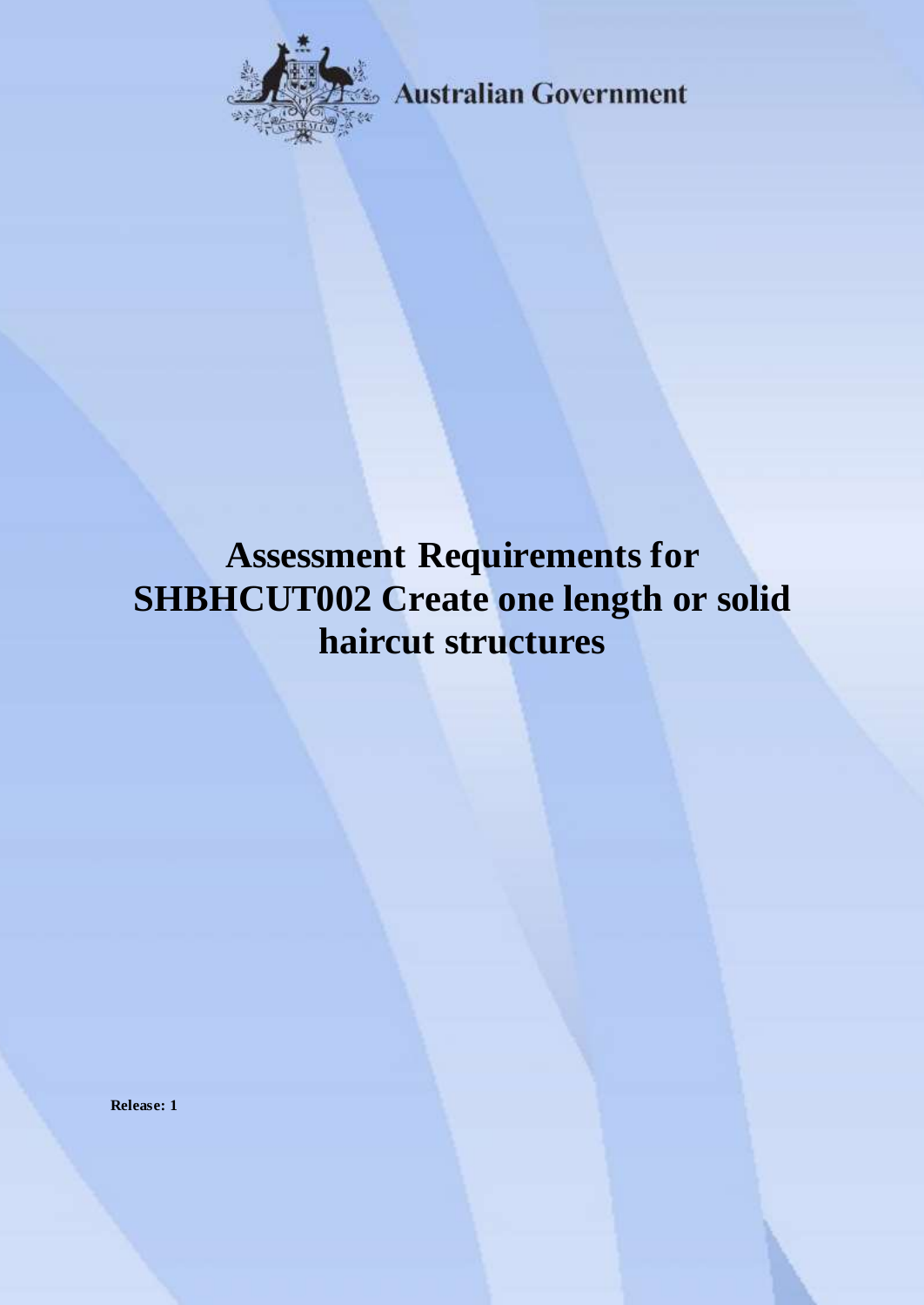# **Assessment Requirements for SHBHCUT002 Create one length or solid haircut structures**

#### **Modification History**

Not applicable.

# **Performance Evidence**

Evidence of the ability to complete tasks outlined in elements and performance criteria of this unit in the context of the job role, and:

- consult with at least three clients and complete a pre-service analysis covering the following characteristics to create and recommend appropriate one length or solid form hair cut designs:
	- facial features and bone structure
	- natural hair type
	- hair texture
	- hair density
	- growth patterns
	- fall and movement
- complete one length or solid form haircuts for the above three clients to their satisfaction to include these lengths:
	- above shoulder length
	- below shoulder length.

# **Knowledge Evidence**

Demonstrated knowledge required to complete the tasks outlined in elements and performance criteria of this unit:

- different facial shapes and one length or solid form haircut designs which best complement particular shapes
- characteristics of the following hair features, how these will impact on finished one length or solid form haircuts and appropriate designs for best outcomes:
	- natural hair types:
		- European
		- Asian
		- Euro-Asian
		- African
	- hair texture:
		- coarse
		- medium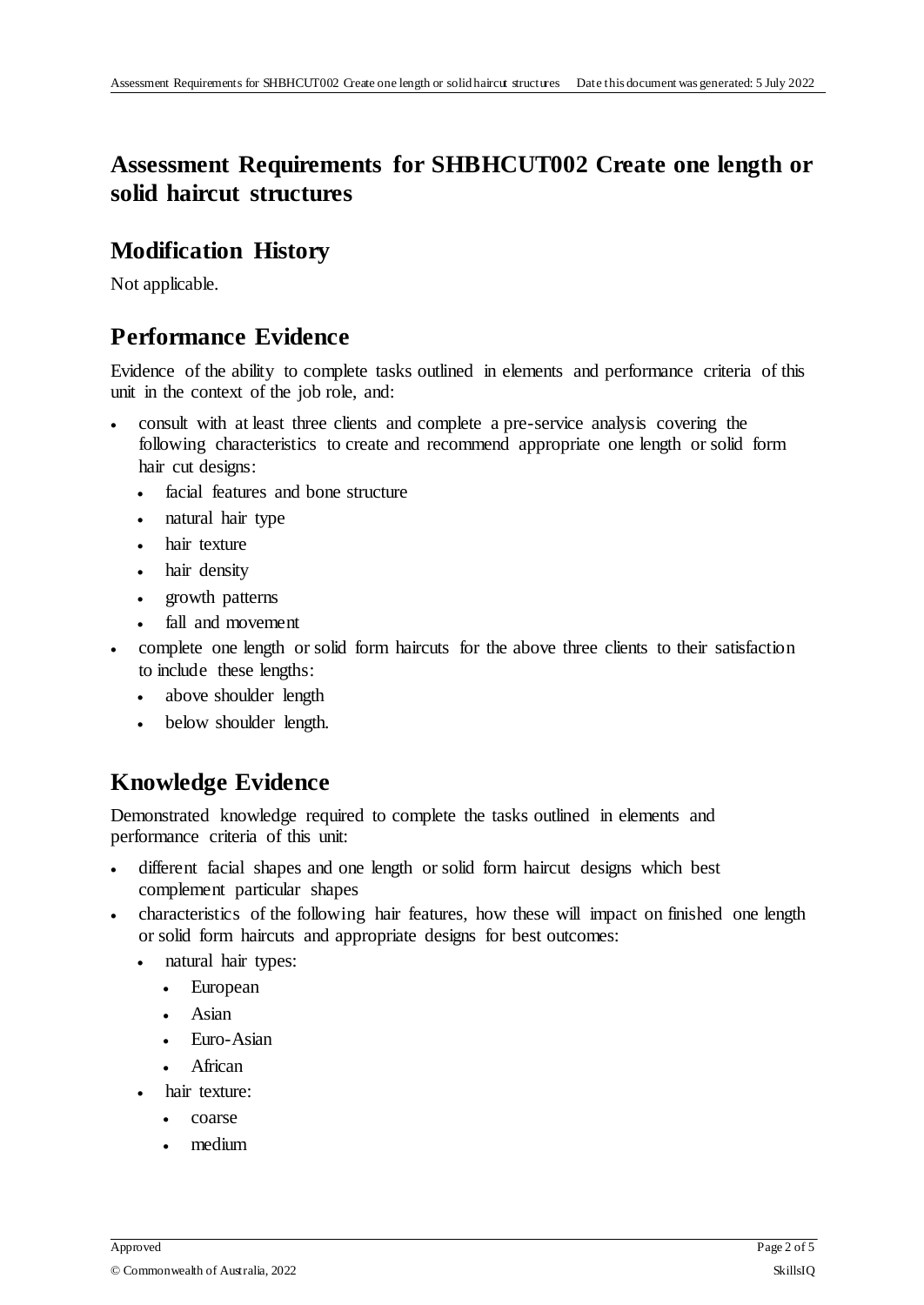- fine
- hair movement:
	- straight
	- wavy
	- natural curl
	- chemical curl or waves
- natural distribution and growth patterns of hair:
	- crown area
	- hairline
	- neckline
	- cowlicks (whorls)
- shapes, structure and texture for one length or solid form haircut structures
- starting point, sectioning and parting patterns and the impact on the finished result for one length or solid form haircut structures
- required angle of scissors to base parting to achieve one length or solid form structures
- reasons for using minimum lift and natural fall to achieve one length or solid form haircut structures
- importance of client head position and impact on finished haircut result
- cleaning techniques and uses of cleaning and disinfection products for haircutting equipment
- basic aspects of local government, state or territory health regulations for hygiene and infection control for haircutting services
- industry practices and organisational procedures for:
	- client comfort, safety and hygiene with particular emphasis on:
		- using gowns to protect client clothes
		- monitoring client comfort
		- preventing cross-transmission of infection between customers
	- work health, safety and hygiene for haircutting, with particular emphasis on:
		- using correct posture and adjusting height of client chair to avoid fatigue and injury
		- using correct techniques to hold, grip and manipulate cutting tools and combs to avoid fatigue and injury
		- preventing cross-transmission of infection during customer contact
	- minimising product wastage
	- waste disposal with particular emphasis on environmentally sound disposal methods for hair waste.

#### **Assessment Conditions**

Skills must be demonstrated in a hairdressing or barbering environment; this can be:

- a hairdressing or barbering industry workplace or
- a simulated hairdressing or barbering workplace, set up for the purpose of skills assessment that provides services to paying members of the public.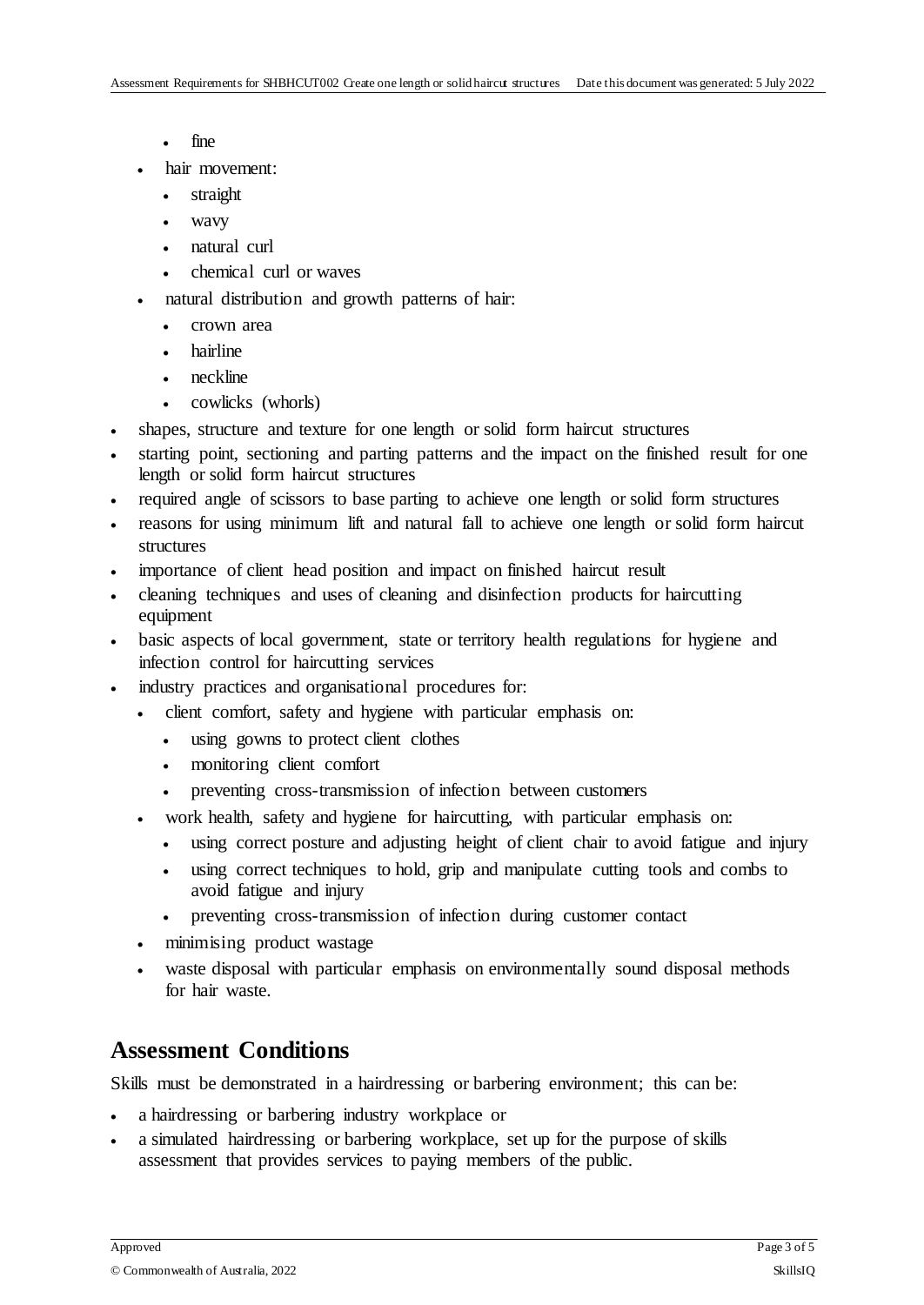Assessment must ensure use of:

- paying clients with different haircutting requirements; these can be:
	- clients in a hairdressing or barbering industry workplace, or
	- clients in a simulated hairdressing or barbering workplace within a training organisation who have the expectation that the services provided reflect those of a commercial business
- sufficient client traffic to allow for prioritisation of tasks so that clients are serviced effectively in a logical sequence
- activities that require the individual to work with commercial speed, timing and productivity to:
	- deal with multiple tasks simultaneously
	- complete client services within designated timeframes that reflect accepted industry practice
- a hairdressing or barbering services workstation with:
	- one mirror per workstation
	- one adjustable client services chair per workstation
	- one blow dryer with heat diffuser per workstation
	- hairdressing chisels
	- clean client gowns or wraps
	- professional styling and finishing products which can be:
		- gels
		- glazes
		- lotions
		- mousses
		- setting lotions
		- sprays
		- waxes
- one operator trolley per workstation stocked with:
	- haircutting scissors
	- texturising and thinning shears
	- disposable blade safety razors
	- disposable razor blades
	- combs:
		- cutting combs with fine and coarse ends
		- tapering
	- brushes:
		- Denman style
		- round
		- vent